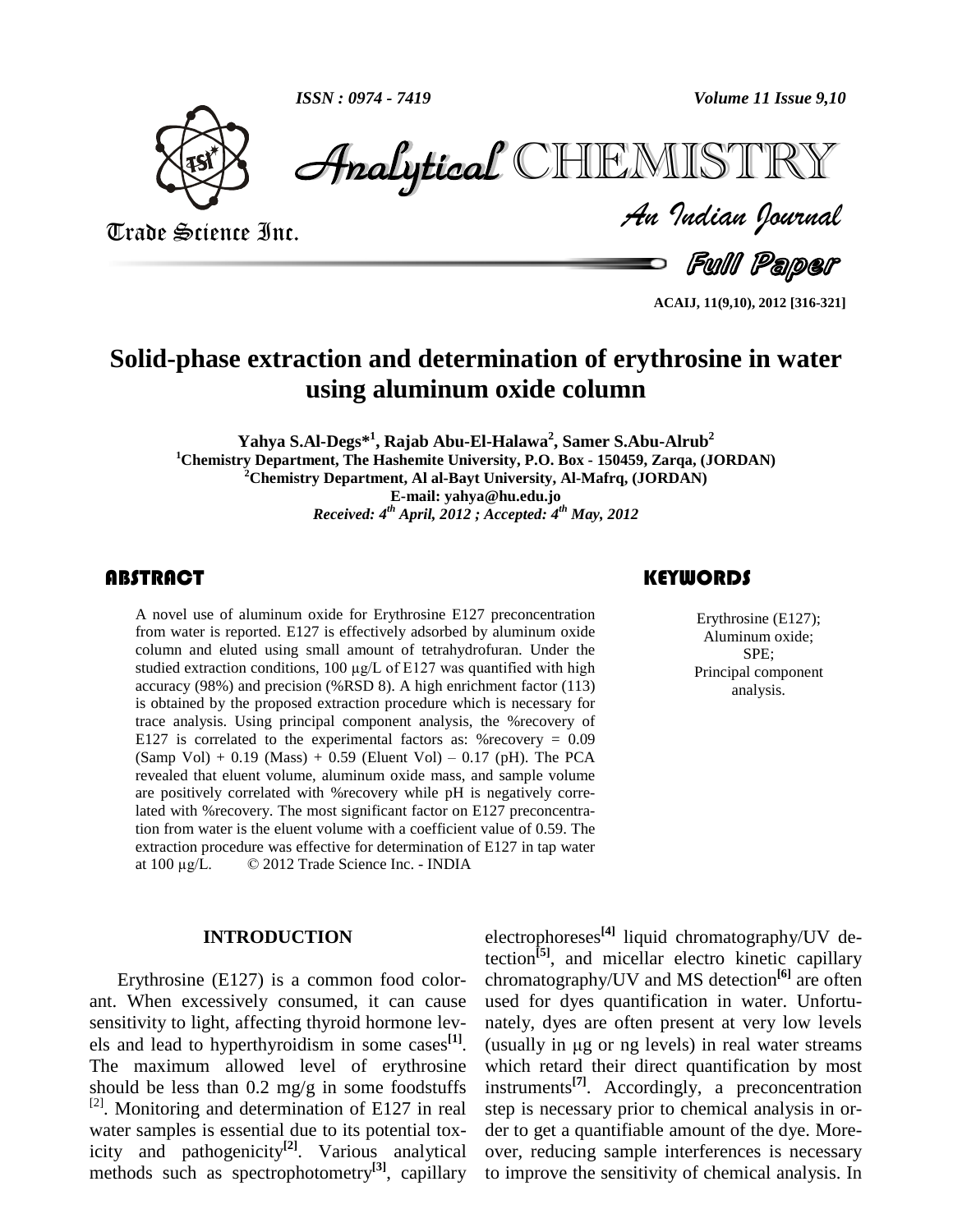order to overcome these problems, preconcentration and separation procedures such as solid phase extraction and liquid-liquid extraction are used<sup>[8]</sup>. in di Solid phase extraction SPE is recommended by many researchers due to its many technical advantages over other procedures **[3]**. Very high precon centration factors are easily obtained using SPE compare to liquid-liquid extraction<sup>[8]</sup>. Many natu- cal or ral and synthetic extractants were tested for dyes (Ohio, preconcentration including polystyrene— sic form ral and synthetic extractants were tested for dyes divinylbenzene<sup>[7]</sup>,  $C_{18}$  column<sup>[5]</sup>, imprinted polymers **[9]**, diatomite/zeolite **[10]**, iron oxides **[11]**, surfactant-coated alumina **[3]**.

Very limited studies have considered adsorption/preconcentration of E127 in real water. At the best of the authors` knowledge, adsorption/ preconcentration of E127 by aluminum oxide do not investigated in the literature. Activated carbon and de-oiled mustard showed high adsorption val ues for E127, 161 and 147 mol/g, respectively<sup>[12]</sup>. tion However, the earlier adsorbents are not tested as solid-phase extractant for E127.

In this work, the application of aluminum oxide for extraction and preconcentration of E127 is studied. The effect of aluminum oxide (extractant) mass, pH, eluent volume, sample volume on dye preconcentration is studied and optimized. Analy mass, pH, eluent volume, sample volume on dye<br>preconcentration is studied and optimized. Analy-<br>sis of trace levels (µg/L) of E127 in tap water using aluminum oxide as SPE is studied. Using principal component analysis, the dominant ex perimental factors on E127 preconcentration are assessed.

#### **EXPERIMENTAL**

#### **Chemicals and solvents**

emicals and solvents<br>Erythrosine was purchased from  $Sigma^{\circ}$  E127 Preconcentration for E127 Preconcentration for E127 Preconcentration for E127 Preconcentration for E127 Preconcentration for E127 Preconcentration for E127 Company (purity 99.9%). The chemical structure of Erythrosine is given in Figure 1.



**Figure 1 : Chemical structure of erythrosine (E127).**

A 250 mg/L standard solution of E127 was prepared by dissolving appropriate amount of dye in distilled water, diluted to one liter, and the final pH was adjusted to 7.0 using 0.01 M HCL. Diluted solutions were prepared from the stock one. All solutions were kept in a dark and cold place. The other chemicals and solvents were of analyti cal or HPLC grades and obtained from TEDIA (Ohio, USA). Aluminum oxide  $Al_2O_3$  (in the basic form) was obtained from BDH Company.

# **Determination of E127 by vis-spectroscopy**

E127 was quantified in tetrahydrofuran THF (the eluent) using UV/Vis-spectroscopy (Cary 50 UV-Vis spectrophotometer, Varian, USA) at  $\lambda_{\text{max}}$ 528 nm. Beer's law is obeyed over the concentration range 1.94-10.0 mg/L with <sup>a</sup> high degree of correlation,  $r^2 = 0.9982$ . The proposed method is fairly sensitive with 0.58 and 1.94 mg/L as detection limit (3 $\sigma_{\text{blank}}$ ), and limit of quantification (10 fairly sensitive with 0.58 and  $\overline{1.94}$  mg/L as detec- $\sigma_{\text{blank}}$ ), respectively. Figure 2 shows the spectrum of erythrosine recorded at 20  $^{\circ}$ C and pH 7.0.



**Figure 2 : Absorption spectrum of 10.0 mg/L dye solution at pH <sup>7</sup> (Îmax <sup>=</sup> <sup>528</sup> nm).**

#### **E127 Preconcentration from natural waters**

was eluted with THF and collected in a small  $\frac{1}{100}$   $\frac{1}{100}$   $\frac{1}{100}$ *I* a small<br>of E127<br>*I* sample<br>**IISTRY**<br>*Indian bouvual* The preconcentration of E127 was carried out using a glass column of 150 mm length and 10 mm internal diameter. The column was packed<br>with aluminium oxide and the dye solution con-<br>taining 100  $\mu$ g/L was passed through the column with aluminium oxide and the dye solution conat a flow rate of 7.0 mL/min. The adsorbed dye polyethylene bottle. The concentration of E127 was measured by the spectrophotometer using a pre-plotted calibration graph. Effect of sample



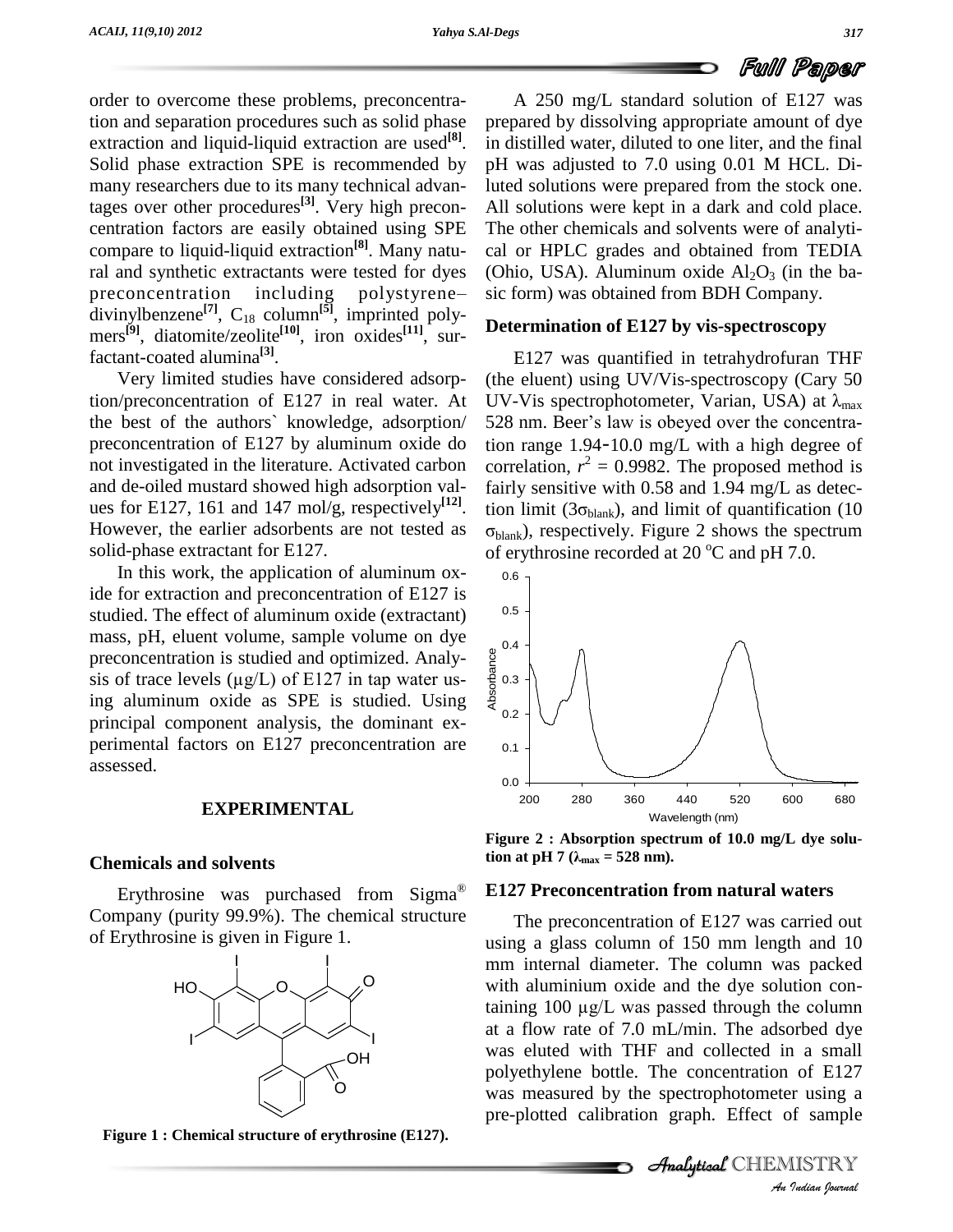# Full Paper

volume, extractant mass, pH, and eluent volume on E127 preconcentration was studied.

**TABLE 1 : Preconcentration of E127 at different experi mental factors. 1**  $\overline{\text{C}_{\text{initial}}}$   $(\mu \text{g } \text{L}^{-1})$   $\overline{\text{C}_{\text{detect}}}$   $(\text{m})$ 

### **Principal component analysis**

Four factors that affect E127 preconcentration were studied. The dominant factor (s) among the studied factors on E127 extraction/preconcentration is/are assessed using principal component analysis PCA. PCA is a powerful statistical method that used for factor analysis, clustering of objects and also for Æmodeling purposes **[13]**. PCA was carried out as outlined in the literature using Matlab<sup>®</sup> software<sup>[13]</sup>.

# **RESULTS AND DISCUSSION**

#### **Effect of experimental factors on E 127 recovery**

The effect of varying extractant mass, pH, dye level, eluent volume, and sample volume on E 127 recovery/preconcentration was studied at  $25^{\circ}$ C and Sample flow rate of 7 ml/min. The results are summarized in Table (1). In most extractions, the initial level of  $250$ flow rate of 7 ml/min. The results are summarized in<br>Table (1). In most extractions, the initial level of  $^{22}$ <br>E127 was 100  $\mu$ g/L and at this level the accurate determination of  $E127$  is not possible where the limit of quantification is 1.94 mg/L (see section 2.2).

As can be noted in TABLE 1, the %recovery of E127 at <sup>100</sup> µg was increased from <sup>43</sup> to 75% by increasing the mass from 1000 to 4000 mg. This of three trials.  $\text{RSD} < 8.5\%$ ) behavior is predicted as more active sites will be available for dye extraction at higher masses. The optimum aluminum oxide mass was kept at 4000 mg in the next extractions. Similar results were reported in the literature **[14-15]**. The enrichment factor EF of E127 is estimated as follows **[16]**. **Enrichment Factor <sup>=</sup> (Vi/Vf)×Recovery (1)**

Among the tested agents, THF was effective for at b Finding E127 and TABLE 1 indicated that as the 3 and<br>
volume of THF increased better preconcentration<br>
recovery is obtained. Similar results were ob-<br>
E127<br> *Analytical* CHEMISTRY where *Vi* and *Vf* are the initial sample volume (volume before preconcentration) and the final volume obtained after preconcentration. The re sults indicated that a high EF is obtained as the mass of the extractant increased. The volume of the elution reagent should be as small as possible to get a better detection limit of the method<sup>[14-16]</sup>.  $\frac{12}{16}$ Four solvents were tested dye elution: ethanol, acetic acid, 0.1 M HCl, and tetrahydrofuran THF. volume of THF increased better preconcentration recovery is obtained. Similar results were ob-

|                                  |     | Weight $(mg)^1$ C <sub>initial</sub> (µg L <sup>-1</sup> ) C <sub>detect</sub> (mg L <sup>-1</sup> ) Recovery % |      | EF  |
|----------------------------------|-----|-----------------------------------------------------------------------------------------------------------------|------|-----|
| 1000                             | 100 | 4.4                                                                                                             | 43.5 | 44  |
| 2000                             | 100 | 6.0                                                                                                             | 60.4 | 60  |
| 3000                             | 100 | 6.9                                                                                                             | 69.2 | 69  |
| 4000                             | 100 | 7.4                                                                                                             | 74.4 | 74  |
| THF $(mL)^2$                     |     |                                                                                                                 |      |     |
| 5.0                              | 100 | 6.3                                                                                                             | 31.5 | 63  |
| 10.0                             | 100 | 7.3                                                                                                             | 73.3 | 73  |
| 15.0                             | 100 | 6.1                                                                                                             | 91.5 | 61  |
| 20.0                             | 100 | 4.9                                                                                                             | 98.0 | 49  |
| $\mathbf{p}$ H <sup>3</sup>      |     |                                                                                                                 |      |     |
| 3                                | 100 | 7.3                                                                                                             | 72.6 | 73  |
| 6                                | 100 | 7.0                                                                                                             | 70.4 | 70  |
| 7                                | 100 | 7.3                                                                                                             | 73.8 | 71  |
| 8                                | 100 | 4.5                                                                                                             | 45.2 | 45  |
| 10                               | 100 | 3.9                                                                                                             | 39.3 | 39  |
| <b>Sample</b><br>volume $(mL)^4$ |     |                                                                                                                 |      |     |
| 250                              | 100 | 1.5                                                                                                             | 60.1 | 15  |
| 500                              | 100 | 3.3                                                                                                             | 66.4 | 33  |
| 1000                             | 100 | 7.1                                                                                                             | 71.3 | 71  |
| 1500                             | 100 | 11.3                                                                                                            | 75.3 | 113 |
|                                  |     | 1. Dye content 100 $\mu$ g/L, 25 °C, flow rate 7ml/min, THF                                                     |      |     |

**Property 19.5 To 19.5 Theory**<br> **Pontent 100 µg/L, 25 °C, flow rate 7ml/min, THF**<br> **PDP 10 mL, sample volume 1000 ml, pH** 7. (Average 1. Dye content  $100 \mu g/L$ ,  $25 \degree C$ , fl<br>volume  $10 \text{ mL}$ , sample volume  $10 \text{ of three trials}$ .  $RSD < 8.5\%$ ) **\thermarrow 10 mL, sample volume 1000 ml, pH 7. (Average of three trials. RSD < 8.5%)<br>2. Dye content 100 µg/L, flow rate 7ml/min, 25 °C, pH 7.** 

of three trials. RSD < 8.5%)<br>2. Dye content 100 µg/L, flow rate 7ml/min, 25 °C, pH 7,<br>sample volume 1000 mL, and Al<sub>2</sub>O<sub>3</sub> mass 4000 mg. **2.** Dye content  $100 \mu g/L$ , flow rate  $7 \text{ml/m}$ <br>sample volume  $1000 \text{ mL}$ , and  $Al_2O_3$ <br>(average of three trials. RSD <  $8\%$ ). **sample volume 1000 mL, and**  $\text{Al}_2\text{O}_3$  **mass 4000 mg. P** mass (average of three trials.  $RSD < 8\%$ ).

(average of three trials. RSD < 8%).<br>3. Dye content 100  $\mu$ g/L, flow rate 7ml/min, Al<sub>2</sub>O<sub>3</sub> mass<br>4000 mg. sample volume 1000 mL. THF volume 10 mL. **R**  $\overline{AB}$  **Dye content 100 µg/L, flow rate 7ml/min,**  $\overline{AJO_3}$  **<b>n**  $\overline{AO00}$  mg, sample volume 1000 mL, THF volume 10  $\overline{AD}$  and 25 °C. (average of three trials, RSD  $\leq 10\%$ ). **4000 mg, sample volume 1000 mL, THF volume 10 mL, mL**,<br>mass and  $25\,^{\circ}$ C. (average of three

 $5\text{ }^{\circ}\text{C}$ . (average of three trials. RSD <  $10\%$ ).<br> **e** content 100 µg/L, flow rate 7ml/min, Al<sub>2</sub>O<sub>3</sub> mass<br>
mg, pH 7, 25 °C, and THF 10 mL. (average of three **4. Dye content 100 µg/l**<br>4000 mg, pH 7, 25 °C, a<br>trials. RSD < 6%).

served when stripping heavy metals using differ ent volumes of  $1.0 \text{ M HNO}_3$ <sup>[15]</sup>.

Dye recovery has been gradually increased with eluent volume and remains unchanged after 15 mL. As indicated in TABLE 1, the maximum EF was 73 achieved at 10 mL eluent volume, therefore, eluent volume was maintained at 10 mL. As shown in TABLE 1, the %recovery of E127 was 72.6% at acidic pH and reduced to 39% at basic conditions. The EF values were 73 at pH 3 and 39 at pH 10 indicating the poor extraction performance at basic conditions. The variations in E127 extraction with solution pH is explained ac-

 $\mathcal{A}$ nalytical CHEMISTRY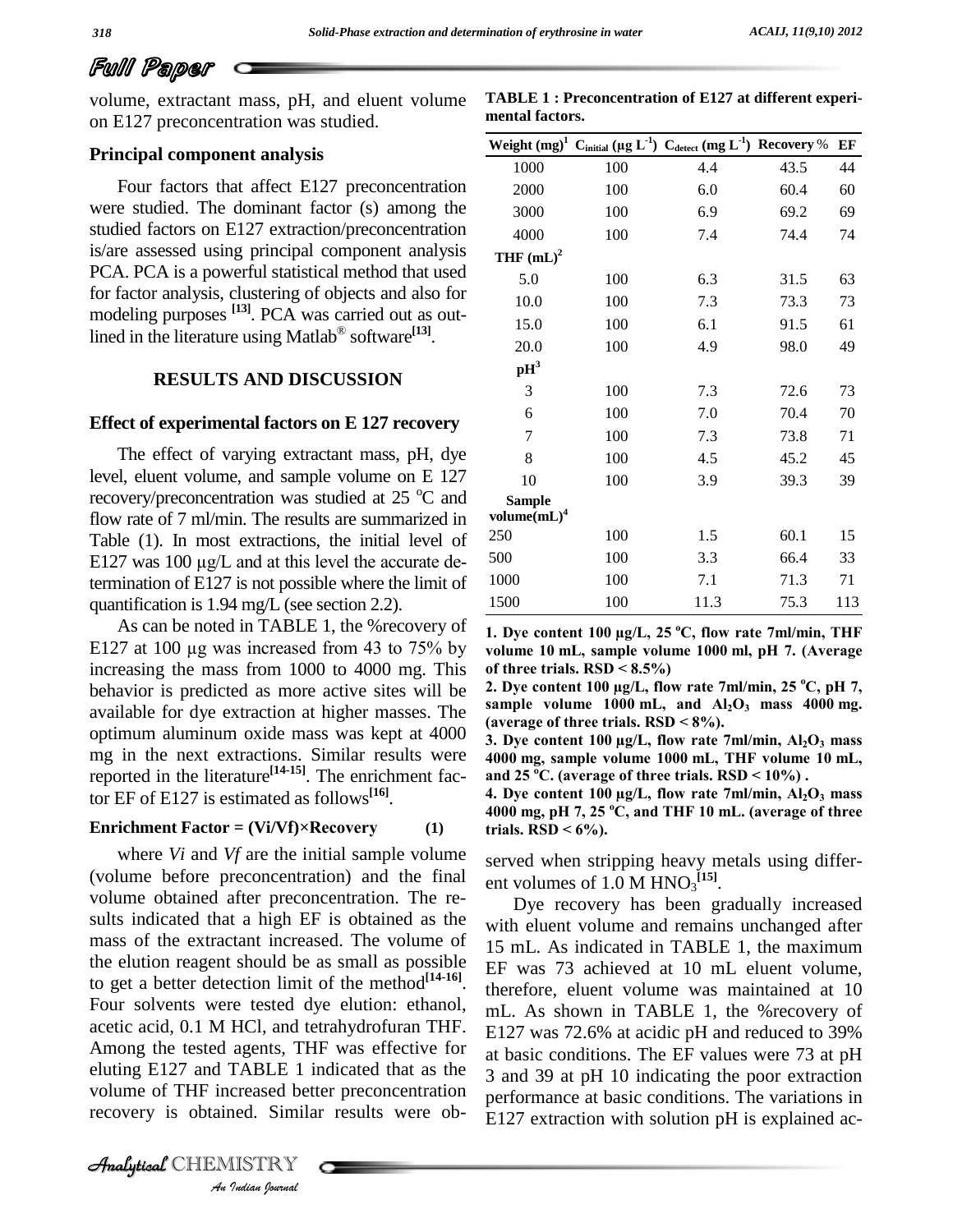cording to following mechanism. At pH 3, the surface of aluminum oxide is positively charged because solution pH is less than  $pH_{zpc}$  which is equal to  $7.0^{[17]}$  and this would increase dye uptake  $\frac{1000}{2}$ because solution pH is less than  $pH_{\text{zpc}}$  which is equal to 7.0<sup>[17]</sup> and this would increase dye uptake via interaction with  $\pi$ -electronic system in the dye molecule. However, the large reduction at basic solution is attributed to the electrostatic repulsion  $\frac{10}{\sqrt{10}}$ between negatively charged aluminum oxide (due  $*$  Analysis on tap water revealed the presence of: CF 500 ppm<br>to adsorption of  $OH^-$  jons on the surface) and the 18ppm, and total hardness (as CaCO<sub>3</sub> and MgCO<sub>3</sub>) 600 ppm. to adsorption of  $OH^-$  ions on the surface) and the  $18$ ppm, deprotonated dye molecule. Sample volume has a high influence on E127 preconcentration. As can be seen in TABLE 1, the extractant showed a large enrichment capacity of E127 where the highest EF was 113 and obtained at 1500 mL. Furthermore, good %recoveries (> 70%) were obtained at sample volumes more than 1000 mL. Similar observations were reported using microe mulsion-modified-zeolite for reactive dyes preconcentration<sup>[18]</sup>. In order to reduce analysis  $\frac{100}{11.2}$ time and obtain a high EF, 1000 mL was selected as the optimum sample volume. In fact, the high EF reflects the excellent extraction efficiency of aluminum oxide for  $E127$ . In a related study, high EF values (90-97) were reported for preconcentration of cationic dyes using natural diatomite **[10]**. values (90-97) were reported for preconcentra-<br>of cationic dyes using natural diatomite<sup>[10]</sup>.<br>Determination of E127 at 50  $\mu$ g/L was studied

under the following extraction conditions: Tem perature 25 °C, flow rate 7ml/min, THF volume  $\frac{1}{100}$ 10 mL,  $Al_2O_3$  mass 4000 g, sample volume 1000 mL, and pH 7. Five identical determinations were carried out. In fact, direct determination of E127 mL, and pH 7. Five identical determinations were<br>carried out. In fact, direct determination of E127<br>is not possible at such trace level  $(50 \mu g/L)$  where **Princ** the limit of quantification is 1.94 mg/L. The re-<br>sults indicated that the E127 is determined at 50<br>ug/L with a fair accuracy (71.2%) and precision sults indicated that the E127 is determined at 50 (%RSD 4.7-12.6).

# **Preconcentration of E127 from tap water: Effect of sample complexity**

the potential application of aluminum oxide for selective preconcentration of E127 that present in<br>tap water. The preconcentration of E127 in tap<br>water was studied at 100 µg/L. The other extractap water. The preconcentration of E127 in tap tion conditions were maintained at: temperatures 25 °C, flow rate 7ml/min, 10 mL THF, oxide mass  $\frac{10}{9}$ 4000 mg, pH 7, sample volume 250, 500 and 1000 mL.

The results were given in TABLE 2.

**TABLE <sup>2</sup> : Preconcentration of <sup>E</sup> <sup>127</sup> at <sup>100</sup> µg/L in tap**

| Volume mL | $C_{initial}$<br>$(\mu{\rm g~L}^{-1})$ | $C_{\text{detect}}$<br>$(mg L-1)$ | Recovery % | EF |
|-----------|----------------------------------------|-----------------------------------|------------|----|
| 250       | 100                                    | 1.4                               | 56.3       | 14 |
| 500       | 100                                    | 3.3                               | 67.4       | 33 |
| 1000      | 100                                    | 7.2                               | 72.8       | 72 |

It should be mentioned that blank samples of tape water were subjected to the extraction proce dure to check out the presence of E127 or other interfering compounds that would absorb at 548 nm. The results indicated the absence of E127 in tap water and also insignificant interference of other compounds on spectrophotometric analysis. At 1000 mL of pure water and pH 3, the % recovery and EF were 72.6% and 73 (See TABLE 1) and similar results were observed in TABLE 2. The dissolved inorganic species in tap water do not seriously interfere with E127 adsorption by aluminum oxide. In a related study, an imprinted polymer was prepared for selective extraction of cibacron reactive red dye from water **[9]**. The earlier extractant was found effective for red dye extraction from pure water with a preconcentration factor of 100. However, the preconcentration factor was reduced to 89 in tap water and this reduction is attributed to the competition between water interferences and the red dye **[9]**.

# **Principal component analysis of preconcentration results**

This study was undertaken in order to evaluate<br>changed. The explicit data was collected from By conducting 17 extraction experiments, the effect of sample volume, extractant mass, pH, and eluent volume on E127 extraction/ preconcentration was assessed. Accordingly, a pH, and eluent volume on E127 extraction/<br>preconcentration was assessed. Accordingly, a<br>matrix of dimension 17×4 and a response vector preconcentration was assessed. Accordingly, a<br>matrix of dimension  $17\times4$  and a response vector<br>(%recovery values) of dimension  $17\times1$  were obtained. The earlier data were collected from TABLE 1 and subjected to PCA for assessing the influence of each factor on E127 preconcentration.

> to PCA analysis and the following empirical Initially, the data were mean-centered prior equation was obtained:

**%recovery = 0.09 (Samp Vol) + 0.19 (Mass) + 0.59** *f equation was obtained.***<br>** *%recovery* **= 0.09 (Samp Vol) + 0.19 (Mass) + 0.59<br>
<b>(Eluent Vol) – 0.17** (pH) (2)

Full Paper

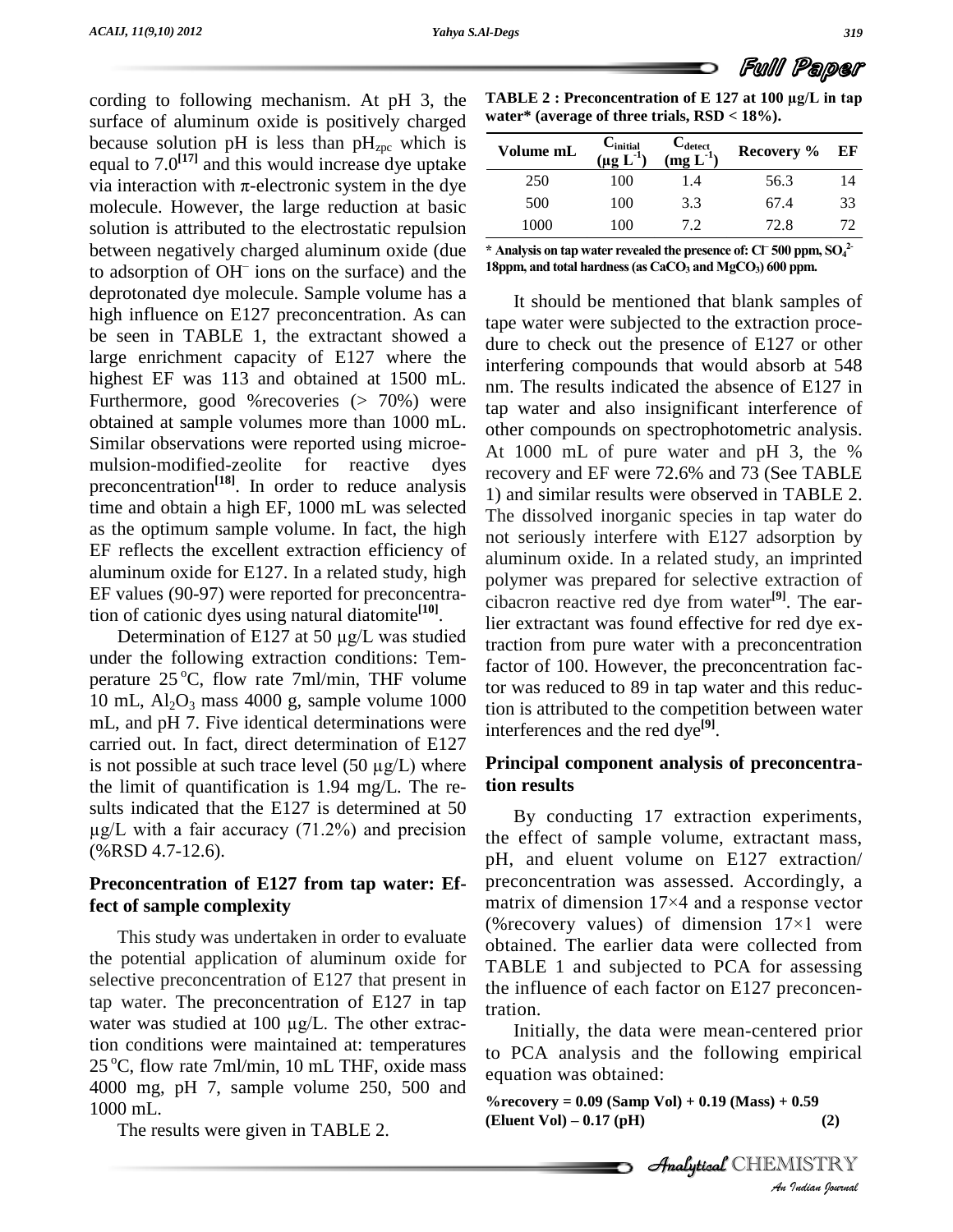# Full Paper

Student's *t*-test was used as a statistical indicator to assess the significance of each factor in the earlier relation provided that more experiments (17 ex periments) were performed than number of factors (four factors). The significance *t*-test was carried out as following **[13]**: a) the square covariance matrix was calculated and the variances (*v*) (the di agonal values of covariance) were obtained, b)  $S_F$ , the error sum of squares, which calculated from the experimental & true values and the predicted val ues, c) determination of mean error sum of squares ( $s$ ) by dividing  $S_E$  by number of degrees of freedom which equals to N-P, where N is number of experiments and P is the number of factors, and d) estimation of  $t$ -value,  $t = \frac{b}{(sv)^{1/2}}$  and the higher this ratio, the more significant is the factor at the desired confidence level. The obtained *v* and *t* val **e** number of fa<br> **t** =  $\frac{b}{\sqrt{112}}$  and

ues were summarized in TABLE 3 for both ex periments.

**TABLE 3 : Significance** *t***-test for the importance of ex perimental factors**

|             | Coefficient | v    |       |
|-------------|-------------|------|-------|
| Samp Vol    | 0.09        | 5171 | 0.001 |
| <b>Mass</b> | 0.19        | 120  | 0.015 |
| Eluent Vol  | 0.59        | 85   | 0.514 |
| pH          | $-0.17$     | 60   | 0.148 |

equations 2 was further tested by re-estimating % riod (2008-2) *Inther tested*<br>*I*. Figure 3 s<br>*I*. Figure 3 s<br>*I*IISTRY The tabulated *t* value at 17 degree of freedom is 2.08 at 95% confidence level. For all factors, the calculated *t* values were much less than  $t_{table}$ . Accordingly, the studied factors are all significant for E127 preconcentration from water, however, with different correlation. As shown in Equation 2, oxide mass, eluent volume, and sample were positively correlated with %recovery, while, pH was negatively correlated with %recovery. Moreover, THF volume was the dominant factor among the studied factors because it has the maximum coeffi cient (0.49) and sample volume has a small effect on E127 preconcentration with a coefficient of 0.09. Based on that, the best extraction conditions will be: 4000 mg oxide, 20 mL THF, 1500 mL sample volume, and pH 3. The prediction power of recovery and the relative error of prediction REP% and Dr. Abu was also calculated. Figure 3 shows the plots between experimental and predicted values of %

**Analytical** CHEMISTRY

recovery with the lower and upper error margins calculated at 95% confidence level.

As indicated in Figure 2, the prediction power of equations 2 is acceptable with a good correlation coefficient of 0.7712. The obtained REP%



**Figure 3 : Prediction of %Recovery as obtained from equation 2.**

value was 8.3% which also reflects the high credi bility of the derived empirical equation.

#### **CONCLUSIONS**

Using aluminum oxide column, the toxic food<br>dye E127 is determined in water at trace level, 50<br>ug/L. A high enrichment factor is achieved in this dye E127 is determined in water at trace level, 50 work (113) which enables detection of E127 at trace levels. The performance of aluminum oxide for E127 preconcentration was not affected when extraction is carried out in tap water. Principal component analysis revealed that eluent volume, oxide mass and sample volume are positively correlated with %recovery and pH is negatively correlated with %recovery. PCA revealed that the best extraction conditions would be 4000 mg oxide, 20 mL THF, 1500 mL sample volume, and pH 3.

#### **ACKNOWLEDGEMENTS**

This work is a part of Mr. Samer dissertation which carried out between Chemistry Depart ment/The Hashemite University and Chemistry Department/ Al al-Bayt University during the period (2008-2010). Mr. Samer thanks Dr. Al-Degs and Dr. Abu-El-Halawa for their constant support and help while preparing this manuscript.